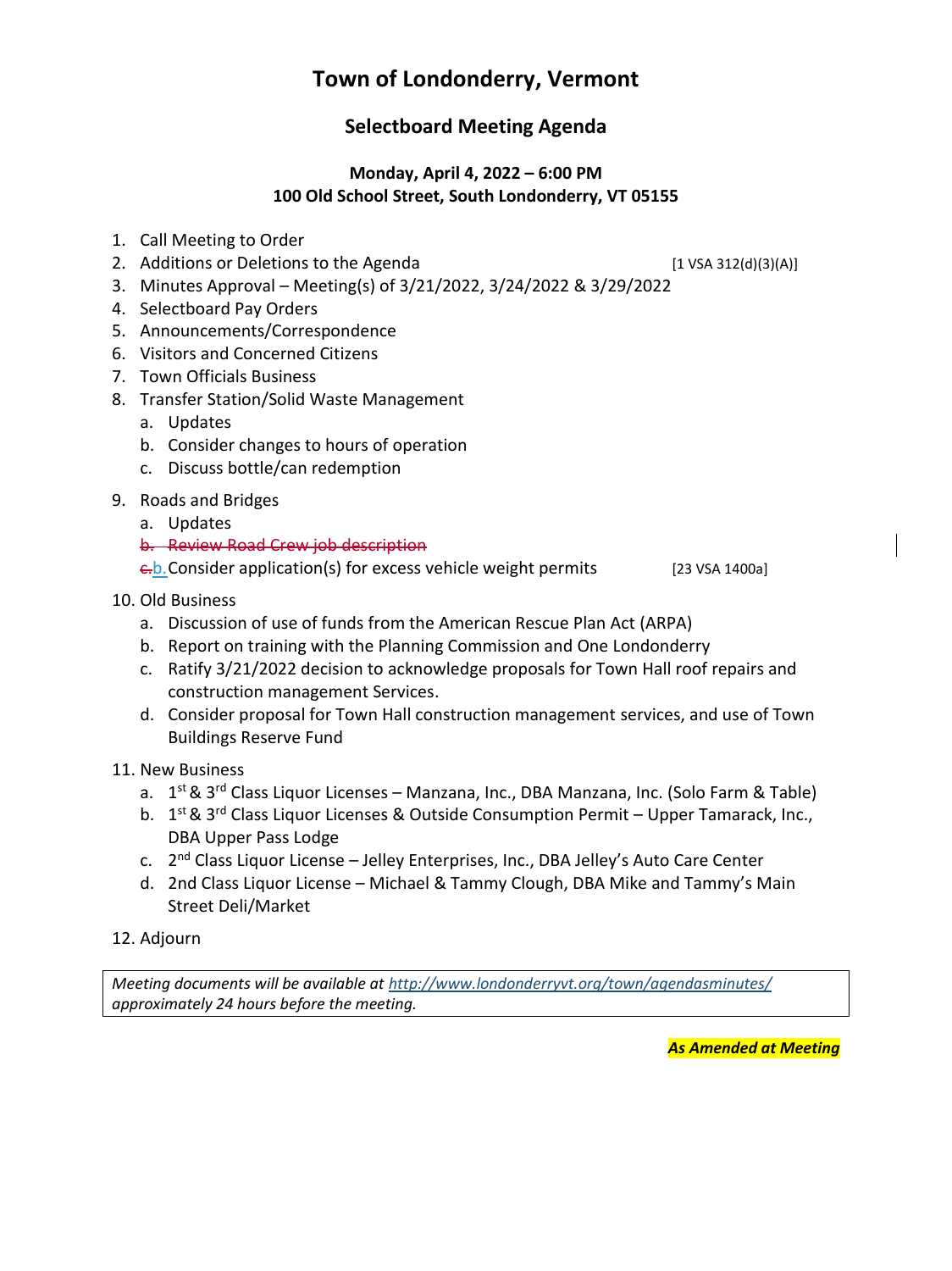# **Town of Londonderry, Vermont Selectboard Meeting Minutes Monday, April 4, 2022 Twitchell Building - 100 Old School Street, South Londonderry, VT**

**Board Members Present:** Thomas Cavanagh, Vincent Annunziata, Taylor Prouty, James Fleming and Melissa Brown.

# **Board Members Absent:** None

**Others in Attendance:** Town Officials – Town Administrator Shane O'Keefe, Town Treasurer Tina Labeau, Solid Waste Coordinator Esther Fishman. Others - Magic Wastewater Association, Inc. President Ken Alberti, resident Lisa Sicotte, and Bruce Frauman (GNAT).

# **1. Call meeting to order**

Tom Cavanagh called the meeting to order at 6:01 PM.

# 2. Additions or deletions to the agenda **[1 VSA 312(d)(3)(A)]**

O'Keefe noted that he is working on a new version of the road crew job description but that it is not yet ready, and recommended removing this matter from the agenda.

*Taylor Prouty moved to adjust the agenda by deleting from the Roads* & *Bridges part of the agenda, the review of the Road Crew job description, seconded by Jim Fleming. The motion passed unanimously.* 

# **3. Minutes Approval- Meeting(s) of 3/21/2022, 3/24/2022** & **3/29/2022**

*Taylor Prouty moved to approve the minutes of the Selectboard meeting of March 21, 2022, March 11, 2022 and March 15, 2022, seconded by Jim Fleming. The motion passed unanimously.* 

*Taylor Prouty moved to approve the minutes of the Selectboard meeting of March 24, 2022, March 11, 2022 and March 15, 2022, seconded by melissa Brown. The motion passed unanimously.* 

*Taylor Prouty moved to approve the minutes of the Selectboard meeting of March 29, 2022, March 11, 2022 and March 15, 2022, seconded by Jim Fleming. The motion passed unanimously.* 

# **4. Selectboard Pay Orders**

*Jim Fleming moved to approve the pay orders for payroll and accounts payable, seconded by Taylor Prouty. The motion passed unanimously.* 

# **5. Announcements/Correspondence**

Shane O'Keefe noted the following:

• The Williams Dam Study has been uploaded to the Town website and a copy is available at the Town Office for people to review.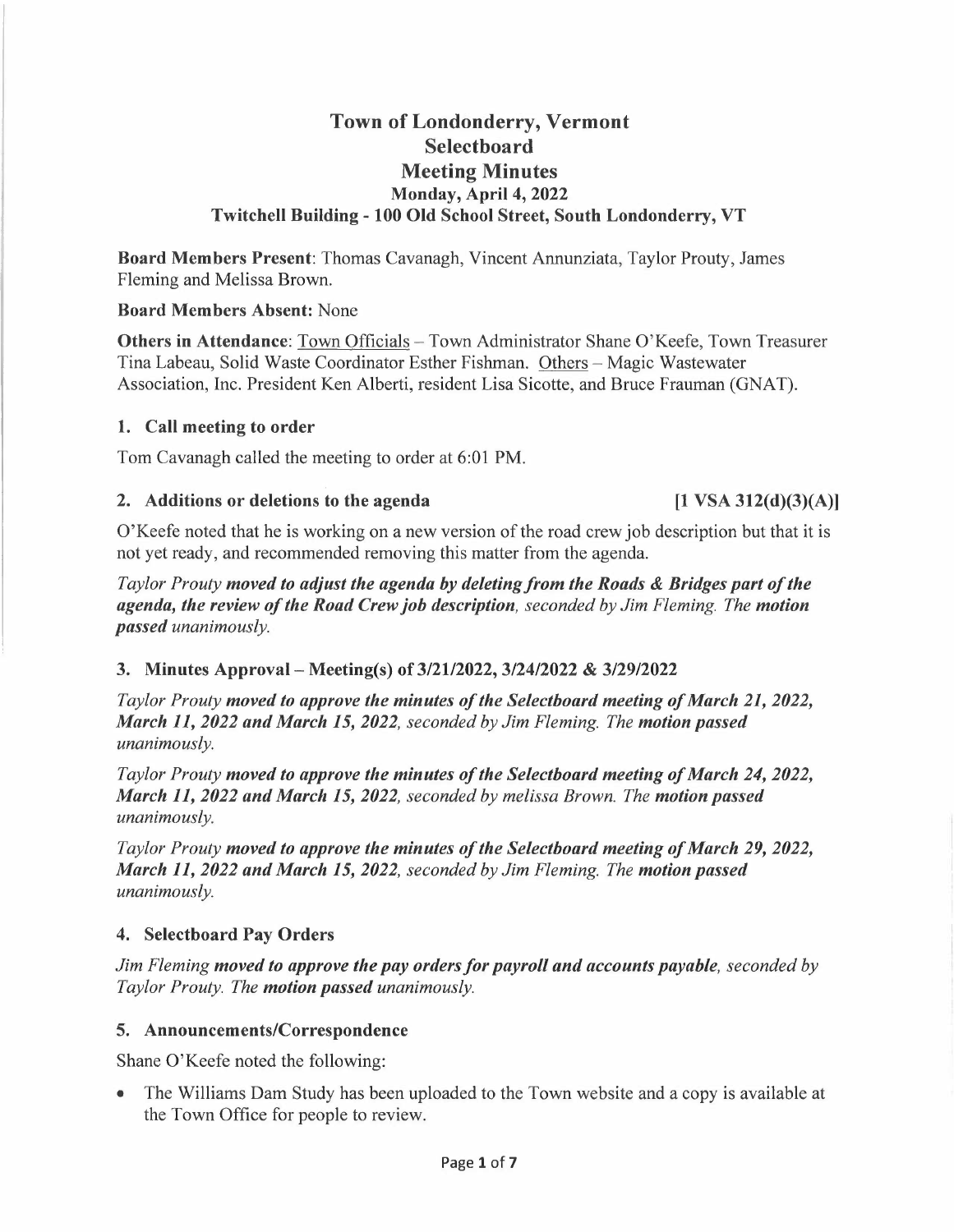- Responses to the Invitation to Bid for the Town Office side entrance repairs are due on 4/12/2022.
- The most recent notice of vacancies for Town boards and commissions includes one opening for a regular member on the Planning Commission, one opening for an alternate DRB member and two openings for members of the Parks Board.
- The Town received a 3/14/2022 application to the Vermont Public Utility Commission from Verizon Wireless for certificate of public good for a new cell tower on land owned by Ski Magic, LLC at the base of Magic Mountain. This was previously discussed by the Board on February 7, 2022, he recalled, and mentioned that both the Selectboard and the Planning Commission are statutory parties and each may participate if they so choose.

Tina Labeau mentioned that the Town Report would hopefully be in the mail that week to Voters.

Tom Cavanagh gave a reminder that Town Meeting will be held on 4/30/2022 at 9:30 AM at the Town Hall.

O'Keefe noted correspondence included in the Board's meeting packet was as follows:

- The DRB notice of public hearing, scheduled for 4/20/2022, on the application by the Beautification Committee for the Welcome to Londonderry signs.
- An advance notice of a 20kW solar net metering project from Same Sun of Vermont, Inc., dated 3/24/2022, for property at 2920 Under the Mountain Road.
- A 3/24/2022 letter from VTrans informing the Town that the grant for replacement of culvert #12 on Spring Hill Road at Eddy Brook, in the amount of \$300,000, was not successful. O'Keefe mentioned that the Town already has a grant for \$175,000 for this \$500,000 project but additional funding for the project is necessary.
- The annual announcement from the Vermont Association of Conservation Districts of its Rural Fire Protection Grant Program, which can award of up to \$20,000 for installation of new dry hydrants and other types of rural water supplies.
- The Windham County Sheriff's reports for January and February 2022.

Brown inquired why there were police patrols that included several roads in the town of Jamaica. O'Keefe explained that the Sheriff patrols include both communities each day and it is more efficient for the Sheriff's Office to list all of the roads patrolled.

# **6. Visitors and Concerned Citizens**

None.

# **7. Town Officials Business**

None.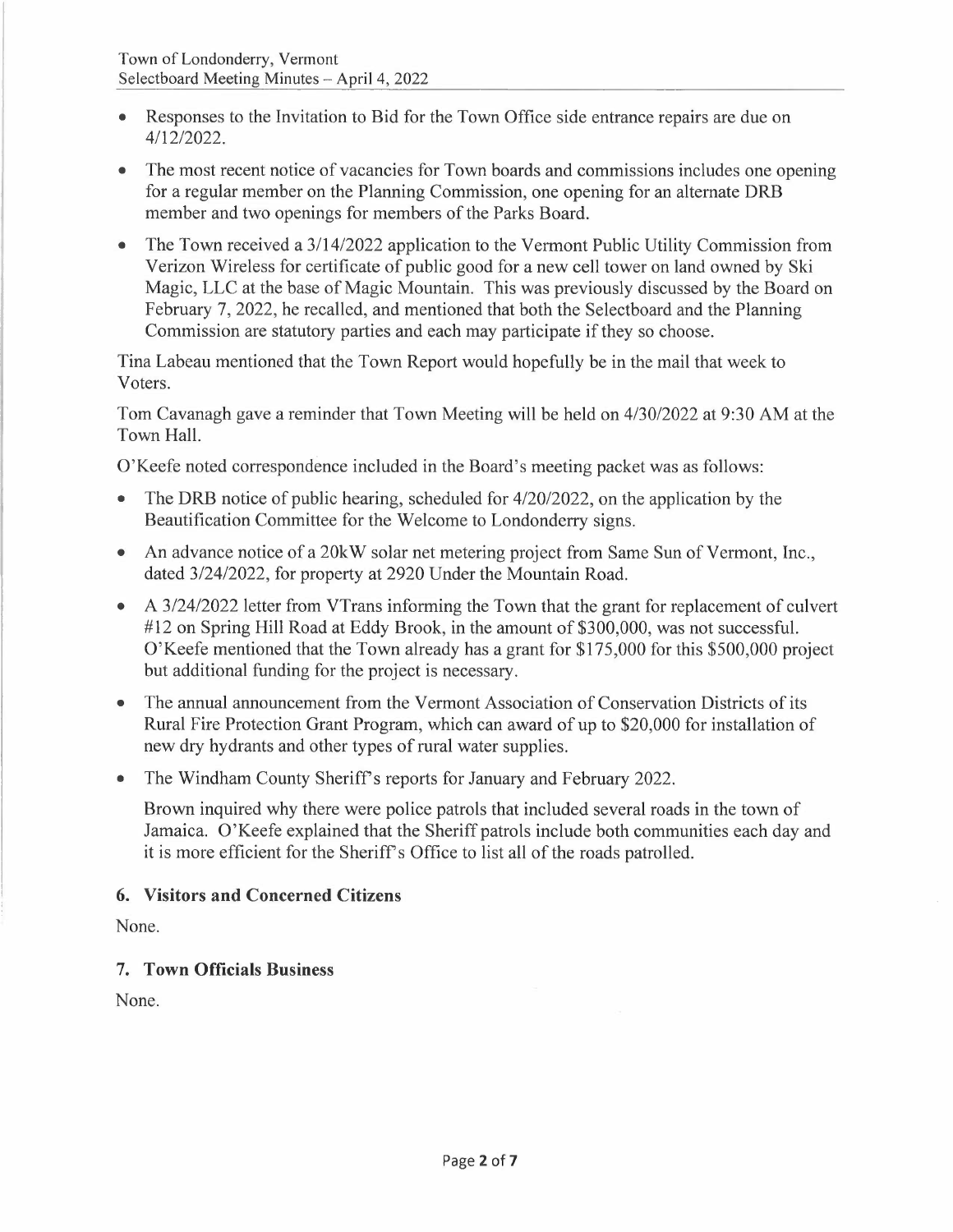# **8. Transfer Station/Solid Waste Management**

#### **a. Updates**

Esther Fishman mentioned that she is gearing up to submit an application for grant funding for improvements to the redemption shed, specifically a new slab for the building. She added that the building could possibly be moved to accommodate this, and mentioned that the stove does not provide adequate heat.

### **b. Consider changes to hours of operation**

Cavanagh stated that he had spoken with facility staff, and they are willing to open an hour late and stay open, preferably on Tuesdays. Fishman suggested that if the idea is to accommodate those working during the day then staying open until 6:00 PM might work better.

Cavanagh will discuss this with the facility staff and report back at the next regular Board meeting. He mentioned that this would not work in the winter due to darkness.

#### **c. Discuss bottle/can redemption**

Fishman mentioned that Wayne's redemption center in town had collected 150 bags per week before it closed and that number of bags is too large for our existing facilities, and there is only one company providing this service in the state now. She stated that getting licensing for this is not difficult, but it has several issues: 1) redemption facilities must take bottles and cans from anyone, not just users from the member towns, and 2) these facilities must deal in cash, which is not a desired way to conduct business for the Town, and 3) returnables must be sorted by type, material and brand, which is extremely difficult to do, and she handed out one page of a lengthy materials separation list to demonstrate this. She noted that the Lamoille facility employs someone full-time do handle this and is losing money on it.

Taylor was suggesting that this effort would possibly help create hours to make the Sunday position more attractive and help raise income at the same time.

Fishman stated that a bill is in the Legislature that expands the Bottle Bill by covering more types of products would make a redemption center even busier, messier and in need of more storage space. The idea of using redemption machines to help with redeeming returnables was discussed and thought to be problematic.

She stated that at present, redeemable bottles and cans are collected as donations and brought to a redemption center and the proceeds go to the parks and the Flood Brook Athletic Association.

#### **9. Roads and Bridges**

#### **a. Updates**

Josh Dryden noted the following usage for the month of February 2022:

 $Salt - 158$  tons  $Sand - 1,188$  yards

Fuel (gallons): Vehicles  $-1,383.3$ , Town Office Generator  $-6$ , Transfer Station  $-70$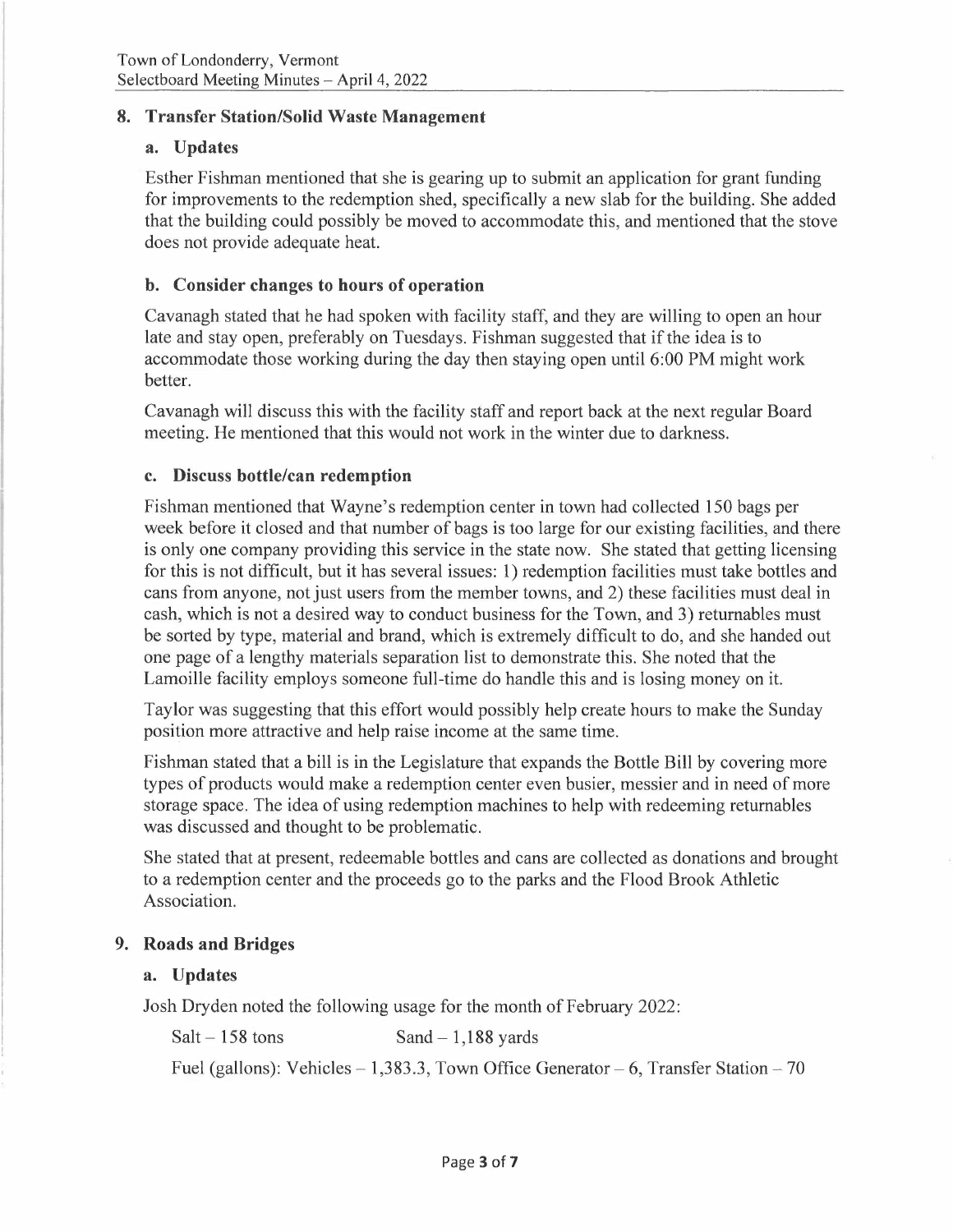He mentioned looking to purchase a drill press for the Highway Garage and mentioned the prices he was quoted, which were below that needing Board review.

Dryden mentioned that new employee Don Lyon started work that day and he discussed some plans for work and equipment for Lyon.

There was some discussion on repair work needed for the 2018 truck. There was also mention of the amount of stone needed to keep Under the Mountain Road open and high cost for this that has hit the budget hard, and places to save money to offset that will be necessary.

Prouty mentioned that a proposal from the Town of Windham for use of the Town's roadside mower came in late that day and this can be discussed in the future.

He also mentioned that Green Mountain Power needs to replace an electrical service below the road surface of Under the Mountain Road and he will be meeting with their representative in the coming days to discuss this.

Prouty also stated that he had developed some Highway Department summer work plans for future discussion, which will allow for better understanding for the Board of Highway Department goals and accomplishments.

# **b. Consider application(s) for excess vehicle weight permits [23 VSA 1400a]**

The Board reviewed overweight permit applications, and it was noted that the applicable fees were paid, and insurance certificates received.

*Jim Fleming moved to approve the excess weight permits for:* 

- *Camp precast Concrete Products, Inc., and*
- *Beacon Sales Acquisition*

*and authorize the Town Administrator to execute the permits on behalf of the Town, seconded by Vincent Annunziata. The motion passed unanimously.* 

#### **10. Old Business**

# **a. Discussion of use of funds from the American Rescue Plan Act (ARP A)**

The Board reviewed a package of all 12 of the funding requests that came in before the 4/1/2022 submission deadline as well as a table that summarized each of them. O'Keefe noted that several requests came in toward the submission deadline, and that two proposals came in that superseded previous requests.

The total amount of requests was \$412,200, and the Town has received \$247,522 and will receive the same amount in FY2023 for a total of \$495,044. O'Keefe recommended that the Board hold a special meeting to go over the requests, and have the Windham Regional Commission, and possibly the Vermont League of Cities and Towns, vet them ahead of time for eligibility to make the process most efficient.

Prouty suggested that the Board separate out the requests by category and give each within the category the same amount to be fair. He mentioned that ARP A is meant to address the impacts of the COVID-19 pandemic and that facility maintenance, as some requestors have proposed, is not necessarily related to the pandemic impacts.

Annunziata suggested that breaking it down by type of request creates an extra layer of decision-making.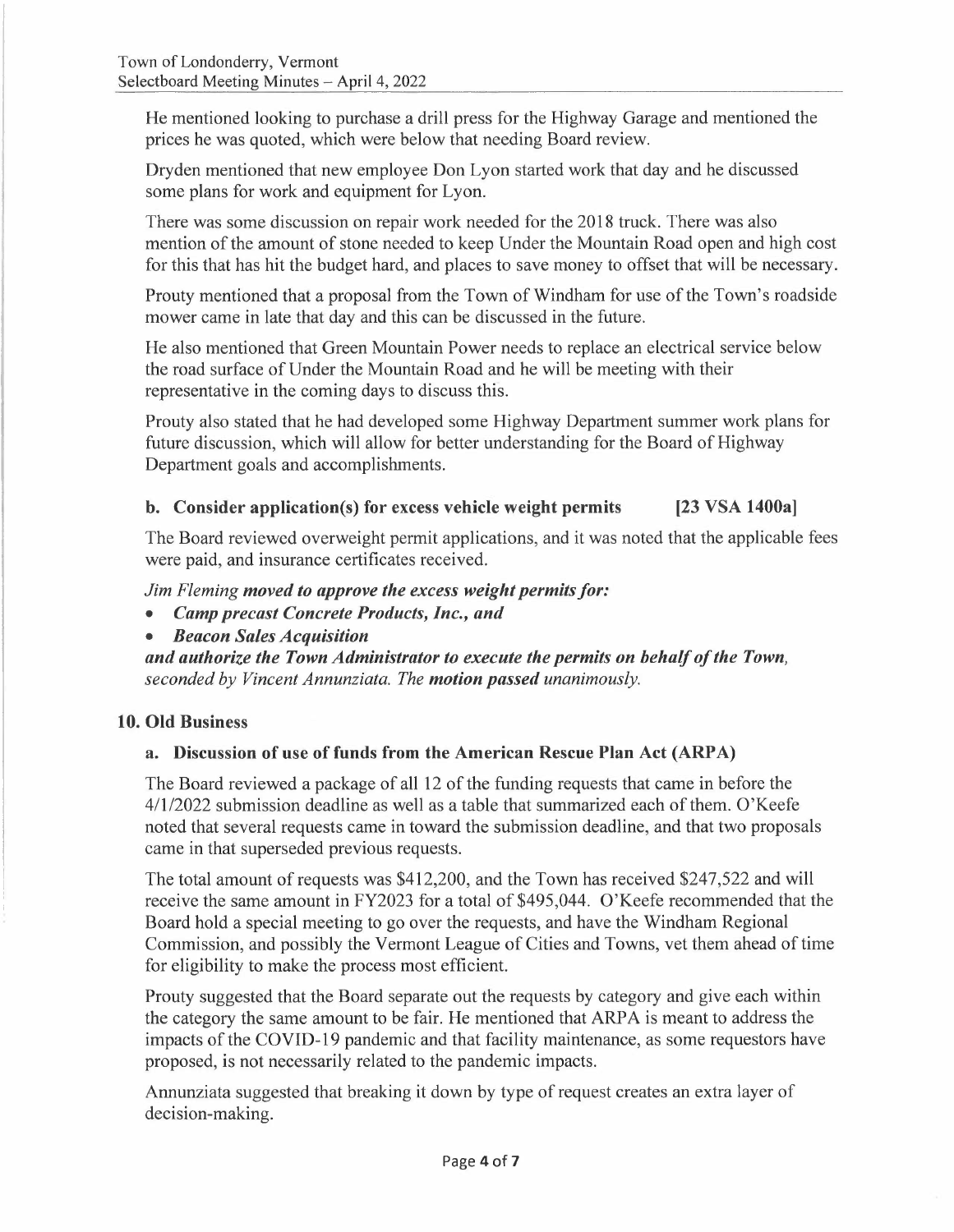Ken Alberti spoke to the request from the Magic Wastewater Association, Inc., and noted that ARP A eligibility was also directed toward wastewater infrastructure improvements. Cavanagh also suggested that the State of Vermont will be providing infrastructure funding for this type of use.

Cavanagh mentioned that the plan for the Board is to allocate ARPA funds at the next regular meeting. It was noted that there will be a need for the Town to determine how to verify expenditures for those receiving funds as being for eligible purposes

# **b. Report on training with the Planning Commission and One Londonderry**

Melissa Brown spoke to the 3/26/2022 facilitated training session with Selectboard, Planning Commission and One Londonderry representatives invited. The facilitator Jeff Siegler was very informative she noted and provided many examples of various communities. She mentioned that it was eye-opening and hard to hear sometimes, as others believe that communication is not good and that there are misunderstandings. The goal of the session was to help bring the groups together.

The feeling of the people in a community can be reflective of how their community looks, she mentioned, and that the small things can help to lift the community.

She suggested that better communication in the community could help, such as broadcasting Selectboard meetings live. Fishman suggested posting 5 points each week to the Town email list to talk about what's happening with the Town.

Annunziata suggested just broadcasting the meeting on Zoom so citizens can watch but necessarily participate. Brown stated that the Board should always endeavor to attract people to its meetings, and that approachability is key.

It was noted that GNAT can only broadcast live if there is special equipment at the location. But a web camera could be an option.

Annunziata suggested having a periodic meeting of representatives of various boards to share information. Prouty suggested that the Town always stay current with technology to help with getting information out to the community.

Brown mentioned that the participants all wanted the same thing: to be very proud of the where we live.

# **c. Ratify 3/21/2022 decision to acknowledge proposals for Town Hall roof repairs and construction management Services.**

O'Keefe noted because the Board voted on 3/21/2022 on several matters regarding the Town Hall restorations after adding the matter to the agenda, the Board must ratify its vote.

*Taylor Prouty moved to ratify the Board's 3/21/2022 decision to acknowledge receipt of Faylor Prouty moved to ratify the Board's 3/21/2022 decision to acknowledge receip*<br>estimates of cost for various expenses related to the Town Hall restoration project, *estimates of cost for various expenses related to the Town Hall restoration project,*<br>estimated to cost approximately \$186,000, and proposed to be paid for the most part *through the Town Building Reserve Fund. Each such expense shall first be approved by the Board after procurement in keeping with the Town's Purchasing Policy, seconded by Jim Fleming. The motion passed unanimously.*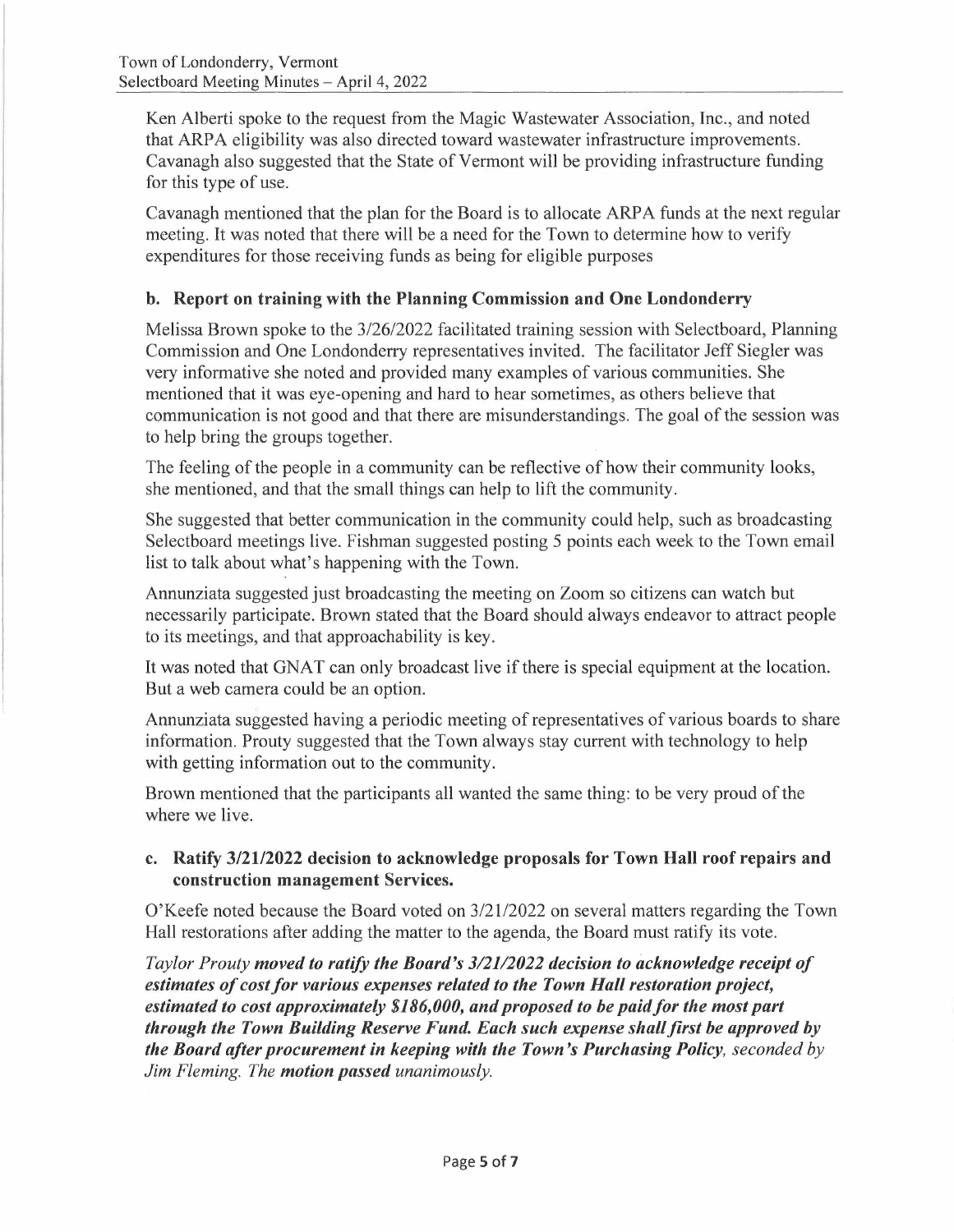# **d. Consider proposal for Town Hall construction management services, and use of Town Buildings Reserve Fund**

O'Keefe presented to the Board a proposal for construction management services for the Cole Company, Inc, which includes engineer Chris Cole preparing scopes of work for various pieces of the restoration project, and after the Town conducts the solicitation process, works with contractors to ensure proper workmanship and contract adherence. The cost would be 15% of the overall construction cost, and O'Keefe stated that Cole provides a very valuable service to the Town.

*Jim Fleming moved to 1) accept the 3/30/2022 proposal from Cole Company, Inc.for professional construction management services for the Town Hall restoration project, 2)*  professional construction management services for the Town Hall restoration project, 2)<br>authorize the Town Administrator to execute a contract for these services, and 3) authorize<br>... *the use of up to \$15,500/rom the Town Buildings Reserve Fund/or this service. It is the use of up to \$15,500 from the Town Buildings Reserve Fund for this service. It is*<br>acknowledged that \$9,300 was paid to Cole Company, Inc. for similar services for this *project between 4/1/2021 and 3/30/2022, all of which was to be paid from the Town Buildings Reserve Fund, seconded by Taylor Prouty.* 

O'Keefe noted that the last sentence was to ensure that the record was clear that previous construction management efforts were also to come from the buildings reserve.

*The motion passed unanimously.* 

#### **11. New Business**

**a. 1st** & **3rd Class Liquor Licenses - Manzana, Inc., DBA Manzana, Inc. (Solo Farm** & **Table)** 

The Board reviewed and discussed these applications for liquor licenses.

*Jim Fleming moved to approve 1st and 3rd Class Liquor Licenses for Manzana Inc., doing business as Manzana, Inc, also known as SoLo Farm* & *Table, related to property located at 95 Middletown Road, seconded by Vincent Annunziata. The motion passed unanimously.* 

# **b. 1st** & **3rd Class Liquor Licenses** & **Outside Consumption Permit - Upper Tamarack, Inc., DBA Upper Pass Lodge**

*Jim Fleming moved to approve 1st and 3rd Class Liquor Licenses, and acknowledge receipt of an Outdoor Consumption Permit.for upper Tamarack, Inc. DBA Upper pass Lodge, related to property located at 420 Magic Mountain Access Road, seconded by Vincent Annunziata. The motion passed unanimously.* 

#### **c. 2nd Class Liquor License - Jelley Enterprises, Inc., DBA Jelley's Auto Care Center**

*Vincent Annunziata moved to approve a 2nd Class Liquor License for Jelley Enterprises, Inc., doing business as Jelley's Auto Care Center, related to property located at 2102 North Main Street, seconded by Jim Fleming. The motion passed unanimously.* 

# **d. 2nd Class Liquor License - Michael** & **Tammy Clough, DBA Mike and Tammy's Main Street Deli/Market**

*Vincent Annunziata moved to approve a 2nd Class Liquor License for Mike and Tammy Clough, doing business as Mike* & *Tammy's Main Street Deli/Market, related to property*